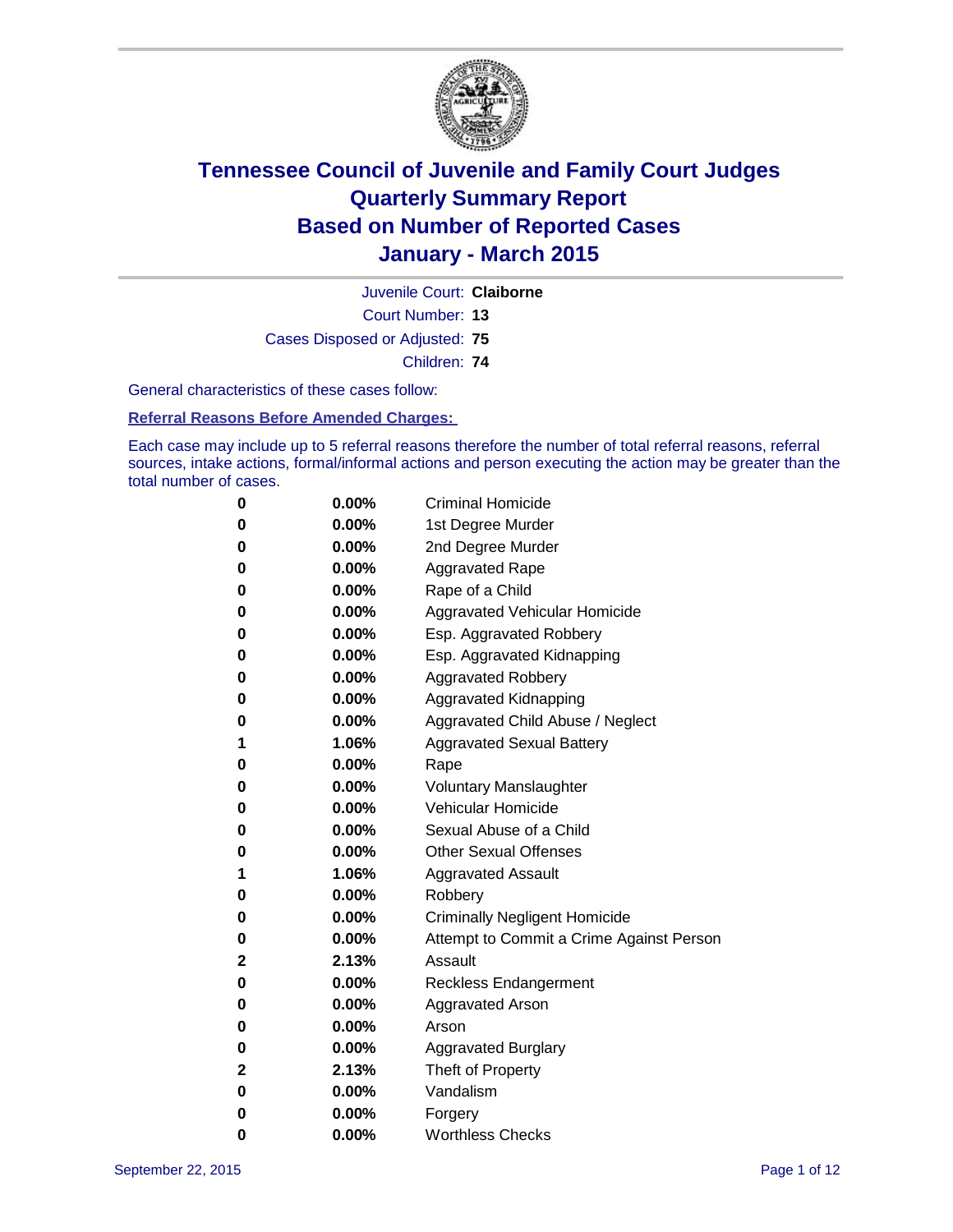

Juvenile Court: **Claiborne**

Court Number: **13**

Cases Disposed or Adjusted: **75**

Children: **74**

#### **Referral Reasons Before Amended Charges:**

Each case may include up to 5 referral reasons therefore the number of total referral reasons, referral sources, intake actions, formal/informal actions and person executing the action may be greater than the total number of cases.

| 0        | 0.00%  | Illegal Possession / Fraudulent Use of Credit / Debit Cards |
|----------|--------|-------------------------------------------------------------|
| 0        | 0.00%  | <b>Burglary</b>                                             |
| 0        | 0.00%  | Unauthorized Use of a Vehicle                               |
| 0        | 0.00%  | <b>Cruelty to Animals</b>                                   |
| 0        | 0.00%  | Sale of Controlled Substances                               |
| 4        | 4.26%  | Other Drug Offenses                                         |
| 0        | 0.00%  | <b>Possession of Controlled Substances</b>                  |
| 0        | 0.00%  | <b>Criminal Attempt</b>                                     |
| 0        | 0.00%  | Carrying Weapons on School Property                         |
| 1        | 1.06%  | Unlawful Carrying / Possession of a Weapon                  |
| 0        | 0.00%  | <b>Evading Arrest</b>                                       |
| 0        | 0.00%  | Escape                                                      |
| 0        | 0.00%  | Driving Under Influence (DUI)                               |
| 3        | 3.19%  | Possession / Consumption of Alcohol                         |
| 0        | 0.00%  | Resisting Stop, Frisk, Halt, Arrest or Search               |
| 0        | 0.00%  | <b>Aggravated Criminal Trespass</b>                         |
| 0        | 0.00%  | Harassment                                                  |
| 0        | 0.00%  | Failure to Appear                                           |
| 0        | 0.00%  | Filing a False Police Report                                |
| 0        | 0.00%  | <b>Criminal Impersonation</b>                               |
| 2        | 2.13%  | <b>Disorderly Conduct</b>                                   |
| 3        | 3.19%  | <b>Criminal Trespass</b>                                    |
| 1        | 1.06%  | <b>Public Intoxication</b>                                  |
| $\bf{0}$ | 0.00%  | Gambling                                                    |
| 16       | 17.02% | <b>Traffic</b>                                              |
| 0        | 0.00%  | <b>Local Ordinances</b>                                     |
| 0        | 0.00%  | Violation of Wildlife Regulations                           |
| 0        | 0.00%  | Contempt of Court                                           |
| 3        | 3.19%  | Violation of Probation                                      |
| 0        | 0.00%  | Violation of Aftercare                                      |
| 6        | 6.38%  | <b>Unruly Behavior</b>                                      |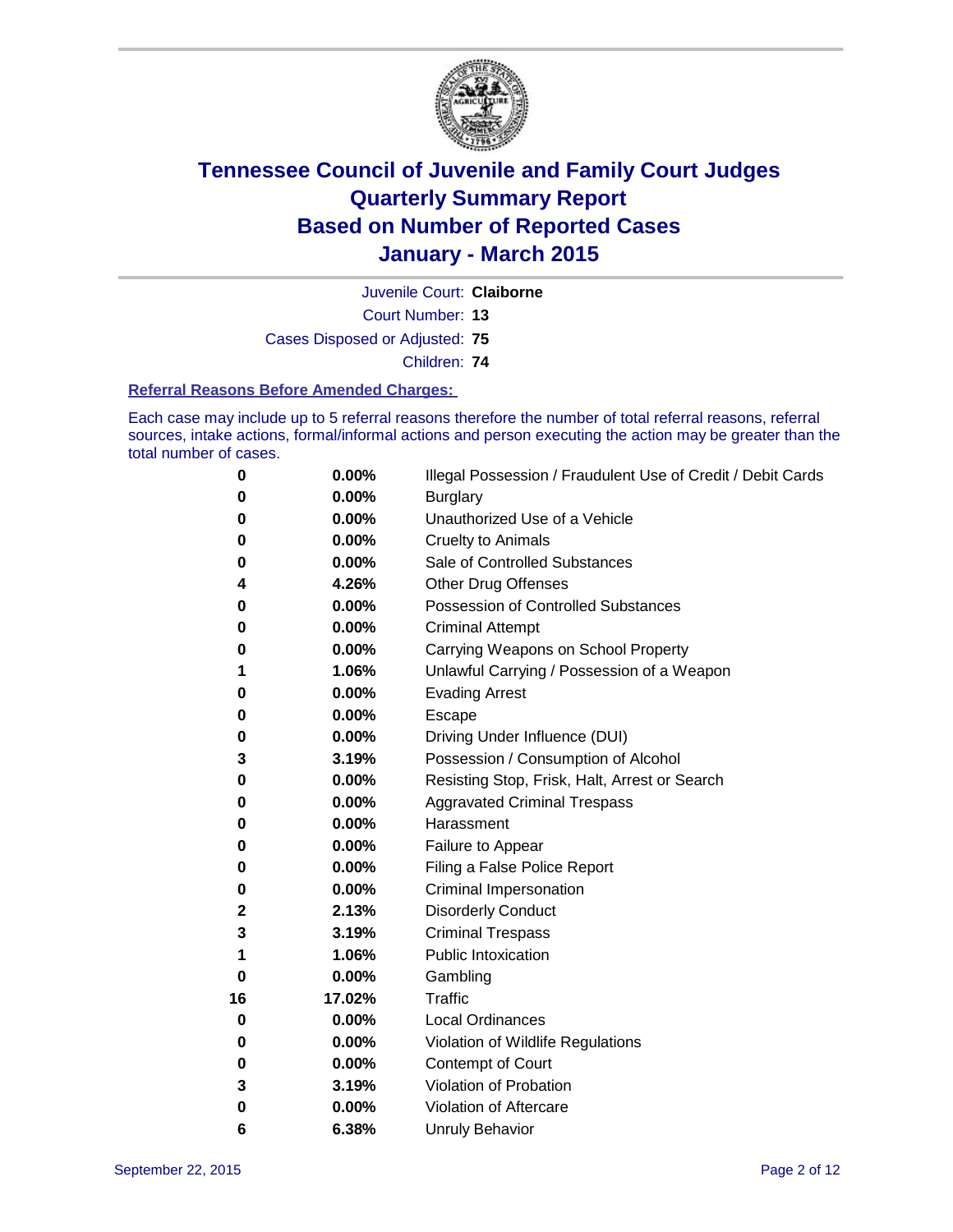

Court Number: **13** Juvenile Court: **Claiborne**

Cases Disposed or Adjusted: **75**

Children: **74**

#### **Referral Reasons Before Amended Charges:**

Each case may include up to 5 referral reasons therefore the number of total referral reasons, referral sources, intake actions, formal/informal actions and person executing the action may be greater than the total number of cases.

| 4  | 4.26%    | Truancy                                |
|----|----------|----------------------------------------|
| 0  | 0.00%    | In-State Runaway                       |
| 0  | $0.00\%$ | Out-of-State Runaway                   |
| 7  | 7.45%    | Possession of Tobacco Products         |
| 0  | $0.00\%$ | Violation of a Valid Court Order       |
| 0  | 0.00%    | Violation of Curfew                    |
| 0  | $0.00\%$ | Sexually Abused Child                  |
| 0  | 0.00%    | <b>Physically Abused Child</b>         |
| 0  | 0.00%    | Dependency / Neglect                   |
| 0  | 0.00%    | <b>Termination of Parental Rights</b>  |
| 0  | 0.00%    | <b>Violation of Pretrial Diversion</b> |
| 0  | $0.00\%$ | Violation of Informal Adjustment       |
| 0  | $0.00\%$ | <b>Judicial Review</b>                 |
| 0  | $0.00\%$ | <b>Administrative Review</b>           |
| 0  | 0.00%    | <b>Foster Care Review</b>              |
| 20 | 21.28%   | Custody                                |
| 0  | $0.00\%$ | Visitation                             |
| 1  | 1.06%    | Paternity / Legitimation               |
| 0  | 0.00%    | <b>Child Support</b>                   |
| 0  | 0.00%    | <b>Request for Medical Treatment</b>   |
| 0  | 0.00%    | <b>Consent to Marry</b>                |
| 17 | 18.09%   | Other                                  |
| 94 | 100.00%  | <b>Total Referrals</b>                 |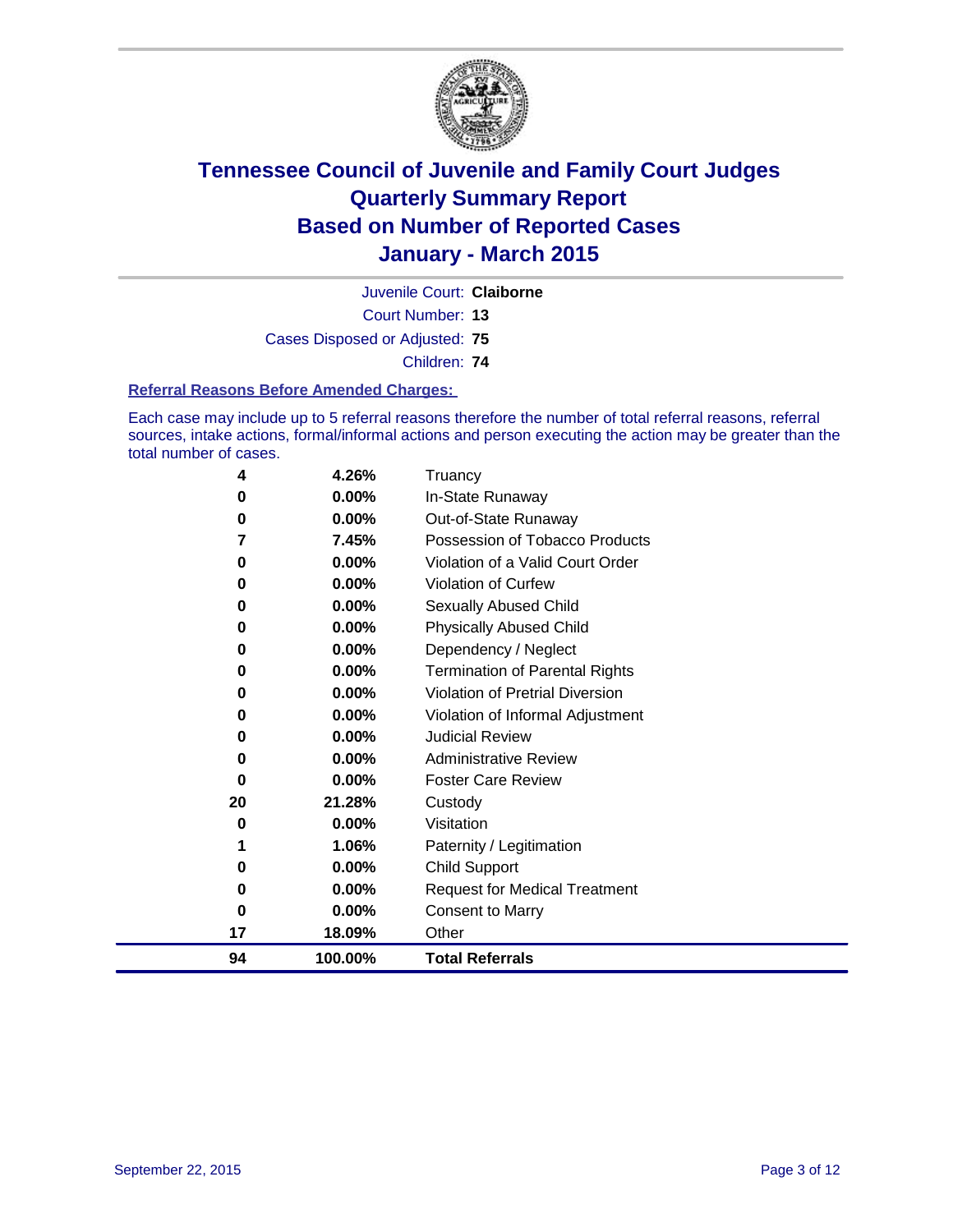

|                            |                                | Juvenile Court: Claiborne |  |  |
|----------------------------|--------------------------------|---------------------------|--|--|
|                            | Court Number: 13               |                           |  |  |
|                            | Cases Disposed or Adjusted: 75 |                           |  |  |
|                            |                                | Children: 74              |  |  |
| <b>Referral Sources: 1</b> |                                |                           |  |  |
| 49                         | 52.13%                         | Law Enforcement           |  |  |
| 7                          | 7.45%                          | Parents                   |  |  |
| 3                          | 3.19%                          | Relatives                 |  |  |
| 0                          | $0.00\%$                       | Self                      |  |  |
| 5                          | 5.32%                          | School                    |  |  |

| 94 | 100.00%  | <b>Total Referral Sources</b>     |
|----|----------|-----------------------------------|
| 2  | 2.13%    | Other                             |
| 0  | 0.00%    | Unknown                           |
| 0  | 0.00%    | Hospital                          |
| 0  | $0.00\%$ | Child & Parent                    |
| 0  | 0.00%    | Victim                            |
| 1  | 1.06%    | <b>Other Court</b>                |
| 0  | 0.00%    | Social Agency                     |
| 0  | 0.00%    | <b>Court Staff</b>                |
| 0  | 0.00%    | <b>District Attorney's Office</b> |
| 0  | 0.00%    | <b>Other State Department</b>     |
| 27 | 28.72%   | <b>DCS</b>                        |
| 0  | 0.00%    | <b>CSA</b>                        |
| 5  | 5.32%    | School                            |
|    |          | ---                               |

### **Age of Child at Referral: 2**

| 74 | 100.00%  | <b>Total Child Count</b> |
|----|----------|--------------------------|
| 0  | $0.00\%$ | <b>Unknown</b>           |
| 0  | $0.00\%$ | Ages 19 and Over         |
| 12 | 16.22%   | Ages 17 through 18       |
| 18 | 24.32%   | Ages 15 through 16       |
| 12 | 16.22%   | Ages 13 through 14       |
| 5  | 6.76%    | Ages 11 through 12       |
| 27 | 36.49%   | Ages 10 and Under        |
|    |          |                          |

<sup>1</sup> If different than number of Referral Reasons (94), verify accuracy of your court's data.

One child could be counted in multiple categories, verify accuracy of your court's data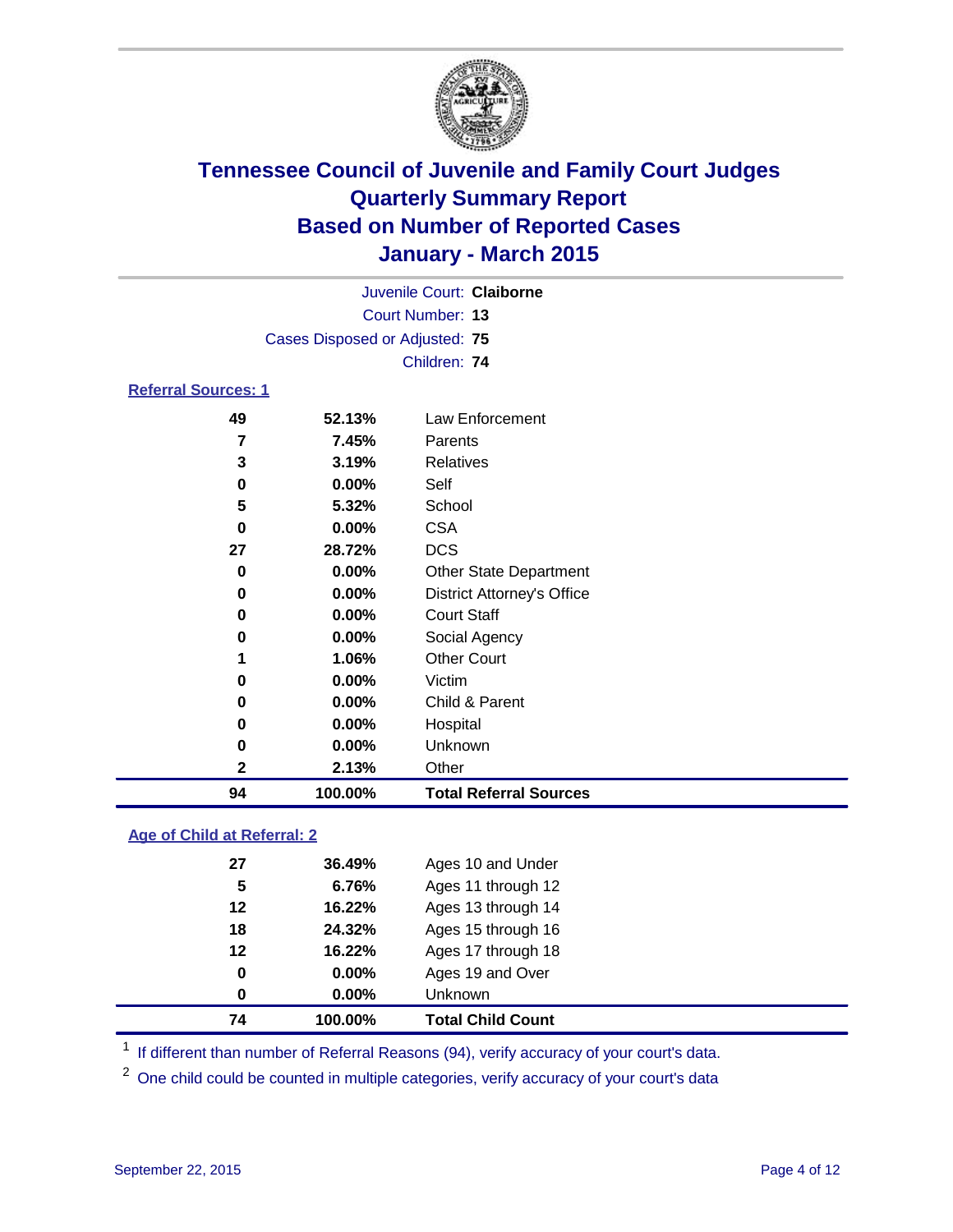

| Juvenile Court: Claiborne               |                                |                          |  |  |  |
|-----------------------------------------|--------------------------------|--------------------------|--|--|--|
|                                         | Court Number: 13               |                          |  |  |  |
|                                         | Cases Disposed or Adjusted: 75 |                          |  |  |  |
|                                         |                                | Children: 74             |  |  |  |
| <b>Sex of Child: 1</b>                  |                                |                          |  |  |  |
| 45                                      | 60.81%                         | Male                     |  |  |  |
| 29                                      | 39.19%                         | Female                   |  |  |  |
| $\bf{0}$                                | 0.00%                          | Unknown                  |  |  |  |
| 74                                      | 100.00%                        | <b>Total Child Count</b> |  |  |  |
| Race of Child: 1                        |                                |                          |  |  |  |
| 74                                      | 100.00%                        | White                    |  |  |  |
| $\mathbf 0$                             | 0.00%                          | African American         |  |  |  |
| 0                                       | 0.00%                          | Native American          |  |  |  |
| 0                                       | 0.00%                          | Asian                    |  |  |  |
| 0                                       | 0.00%                          | Mixed                    |  |  |  |
| 0                                       | 0.00%                          | Unknown                  |  |  |  |
| 74                                      | 100.00%                        | <b>Total Child Count</b> |  |  |  |
| <b>Hispanic Origin: 1</b>               |                                |                          |  |  |  |
| 1                                       | 1.35%                          | Yes                      |  |  |  |
| 73                                      | 98.65%                         | No                       |  |  |  |
| $\bf{0}$                                | 0.00%                          | Unknown                  |  |  |  |
| 74                                      | 100.00%                        | <b>Total Child Count</b> |  |  |  |
| <b>School Enrollment of Children: 1</b> |                                |                          |  |  |  |
| 49                                      | 66.22%                         | Yes                      |  |  |  |
| 21                                      | 28.38%                         | No                       |  |  |  |
| 4                                       | 5.41%                          | Unknown                  |  |  |  |
| 74                                      | 100.00%                        | <b>Total Child Count</b> |  |  |  |

One child could be counted in multiple categories, verify accuracy of your court's data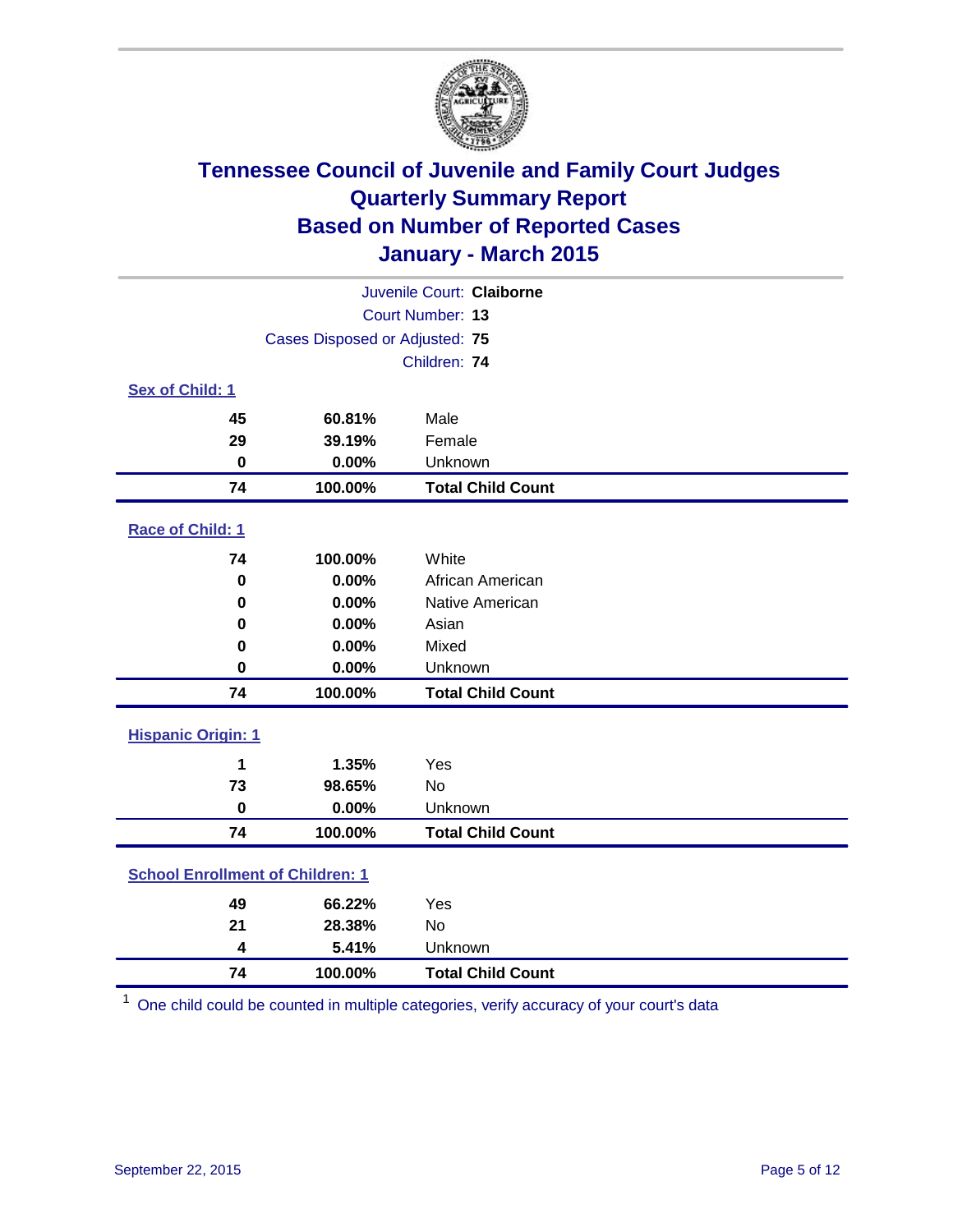

| 74 | 100.00%                                                   | <b>Total Child Count</b>     |  |
|----|-----------------------------------------------------------|------------------------------|--|
| 3  | 4.05%                                                     | Other                        |  |
| 0  | 0.00%                                                     | Unknown                      |  |
| 0  | 0.00%                                                     | Independent                  |  |
| 0  | $0.00\%$                                                  | In an Institution            |  |
|    | 1.35%                                                     | In a Residential Center      |  |
| 0  | $0.00\%$                                                  | In a Group Home              |  |
| 0  | 0.00%                                                     | With Foster Family           |  |
| 1  | 1.35%                                                     | <b>With Adoptive Parents</b> |  |
| 13 | 17.57%                                                    | <b>With Relatives</b>        |  |
| 12 | 16.22%                                                    | With Father                  |  |
| 12 | 16.22%                                                    | With Mother                  |  |
| 11 | 14.86%                                                    | With Mother and Stepfather   |  |
| 0  | 0.00%                                                     | With Father and Stepmother   |  |
| 21 | 28.38%                                                    | With Both Biological Parents |  |
|    | <b>Living Arrangement of Child at Time of Referral: 1</b> |                              |  |
|    |                                                           | Children: 74                 |  |
|    | Cases Disposed or Adjusted: 75                            |                              |  |
|    |                                                           |                              |  |
|    |                                                           | Court Number: 13             |  |
|    |                                                           | Juvenile Court: Claiborne    |  |

#### **Type of Detention: 2**

| 75 | 100.00%  | <b>Total Detention Count</b> |
|----|----------|------------------------------|
| 0  | $0.00\%$ | Other                        |
| 75 | 100.00%  | Does Not Apply               |
| 0  | $0.00\%$ | <b>Unknown</b>               |
| 0  | $0.00\%$ | <b>Psychiatric Hospital</b>  |
| 0  | 0.00%    | Jail - No Separation         |
| 0  | 0.00%    | Jail - Partial Separation    |
| 0  | $0.00\%$ | Jail - Complete Separation   |
| 0  | 0.00%    | Juvenile Detention Facility  |
| 0  | $0.00\%$ | Non-Secure Placement         |

<sup>1</sup> One child could be counted in multiple categories, verify accuracy of your court's data

If different than number of Cases (75) verify accuracy of your court's data.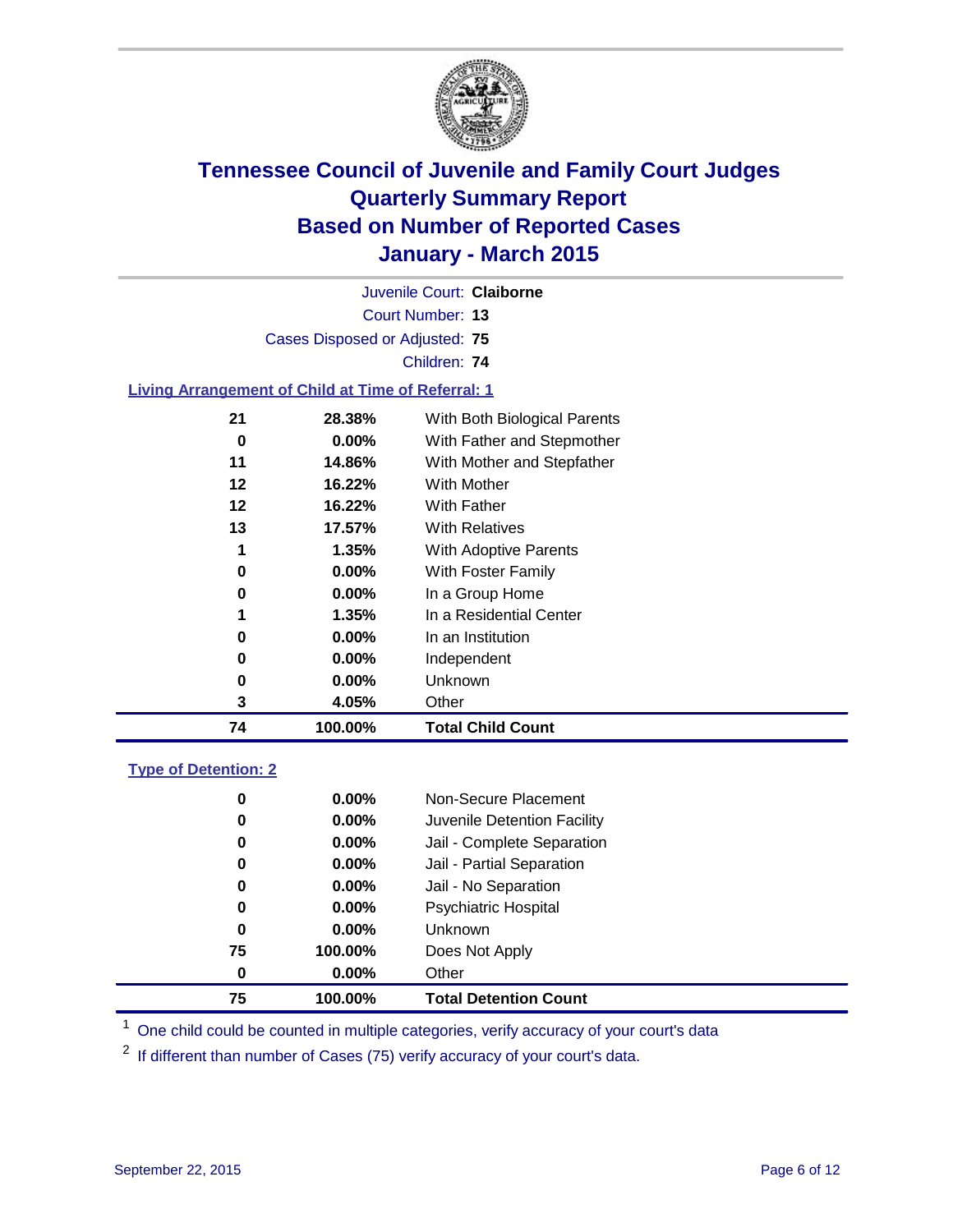

|                                                    | Juvenile Court: Claiborne      |                                      |  |  |  |
|----------------------------------------------------|--------------------------------|--------------------------------------|--|--|--|
|                                                    | <b>Court Number: 13</b>        |                                      |  |  |  |
|                                                    | Cases Disposed or Adjusted: 75 |                                      |  |  |  |
|                                                    |                                | Children: 74                         |  |  |  |
| <b>Placement After Secure Detention Hearing: 1</b> |                                |                                      |  |  |  |
| 0                                                  | 0.00%                          | Returned to Prior Living Arrangement |  |  |  |
| 0                                                  | 0.00%                          | Juvenile Detention Facility          |  |  |  |
| 0                                                  | 0.00%                          | Jail                                 |  |  |  |
| 0                                                  | 0.00%                          | Shelter / Group Home                 |  |  |  |
| $\bf{0}$                                           | 0.00%                          | <b>Foster Family Home</b>            |  |  |  |
| 0                                                  | 0.00%                          | <b>Psychiatric Hospital</b>          |  |  |  |
| 0                                                  | 0.00%                          | Unknown                              |  |  |  |
| 75                                                 | 100.00%                        | Does Not Apply                       |  |  |  |
| 0                                                  | 0.00%                          | Other                                |  |  |  |
| 75                                                 | 100.00%                        | <b>Total Placement Count</b>         |  |  |  |
| <b>Intake Actions: 2</b>                           |                                |                                      |  |  |  |
| 62                                                 | 65.96%                         | <b>Petition Filed</b>                |  |  |  |
| $\bf{0}$                                           | 0.00%                          | <b>Motion Filed</b>                  |  |  |  |
| 31                                                 | 32.98%                         | <b>Citation Processed</b>            |  |  |  |
| 0                                                  | 0.00%                          | Notification of Paternity Processed  |  |  |  |
| 0                                                  | 0.00%                          | Scheduling of Judicial Review        |  |  |  |
| 0                                                  | 0.00%                          | Scheduling of Administrative Review  |  |  |  |
| $\bf{0}$                                           | 0.00%                          | Scheduling of Foster Care Review     |  |  |  |
| 0                                                  | 0.00%                          | Unknown                              |  |  |  |
| 0                                                  | 0.00%                          | Does Not Apply                       |  |  |  |
|                                                    | 1.06%                          | Other                                |  |  |  |
| 94                                                 | 100.00%                        | <b>Total Intake Count</b>            |  |  |  |

<sup>1</sup> If different than number of Cases (75) verify accuracy of your court's data.

<sup>2</sup> If different than number of Referral Reasons (94), verify accuracy of your court's data.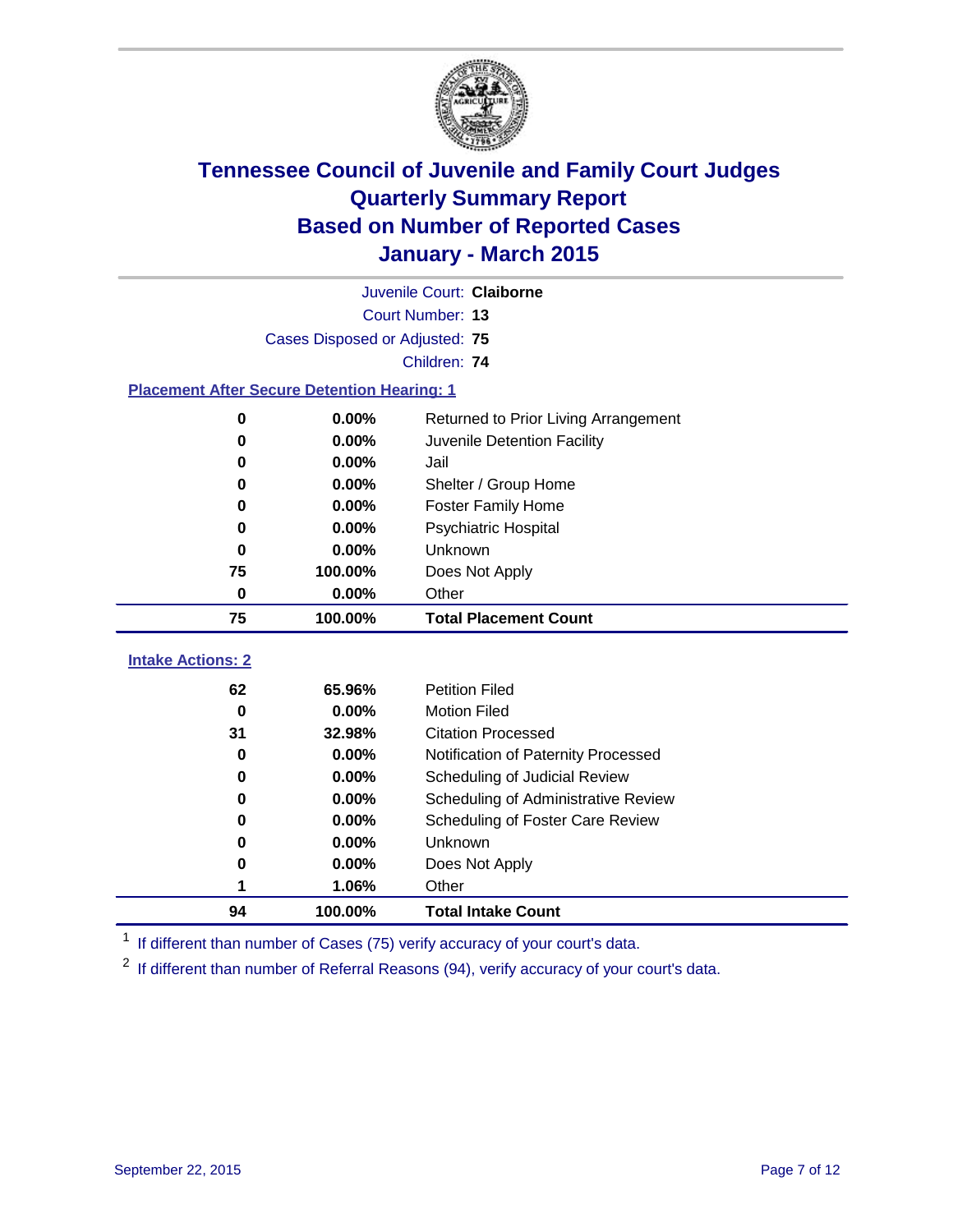

Court Number: **13** Juvenile Court: **Claiborne** Cases Disposed or Adjusted: **75** Children: **74**

#### **Last Grade Completed by Child: 1**

| 74     | 100.00%        | <b>Total Child Count</b> |  |
|--------|----------------|--------------------------|--|
| 1      | 1.35%          | Other                    |  |
| 1      | 1.35%          | Unknown                  |  |
| 0      | 0.00%          | Never Attended School    |  |
| 4      | 5.41%          | Graduated                |  |
| 0      | $0.00\%$       | <b>GED</b>               |  |
| 0      | 0.00%          | Non-Graded Special Ed    |  |
| 0      | 0.00%          | 12th Grade               |  |
| 7      | 9.46%          | 11th Grade               |  |
| 6      | 8.11%          | 10th Grade               |  |
| 0      | 0.00%          | 9th Grade                |  |
| 10     | 13.51%         | 9th Grade                |  |
| 0      | 0.00%          | 8th Grade                |  |
| 6      | 8.11%          | 8th Grade                |  |
| 0      | 0.00%          | 7th Grade                |  |
| 4      | 5.41%          | 7th Grade                |  |
| 0      | 0.00%          | 6th Grade                |  |
| 0<br>6 | 0.00%<br>8.11% | 6th Grade                |  |
| 3      | 4.05%          | 5th Grade<br>5th Grade   |  |
| 0      | 0.00%          | 4th Grade                |  |
| 1      | 1.35%          | 4th Grade                |  |
| 0      | 0.00%          | 3rd Grade                |  |
| 1      | 1.35%          | 3rd Grade                |  |
| 0      | 0.00%          | 2nd Grade                |  |
| 3      | 4.05%          | 2nd Grade                |  |
| 0      | 0.00%          | 1st Grade                |  |
| 1      | 1.35%          | 1st Grade                |  |
| 0      | 0.00%          | Kindergarten             |  |
| 0      | 0.00%          | Preschool                |  |
| 20     | 27.03%         | Too Young for School     |  |
|        |                |                          |  |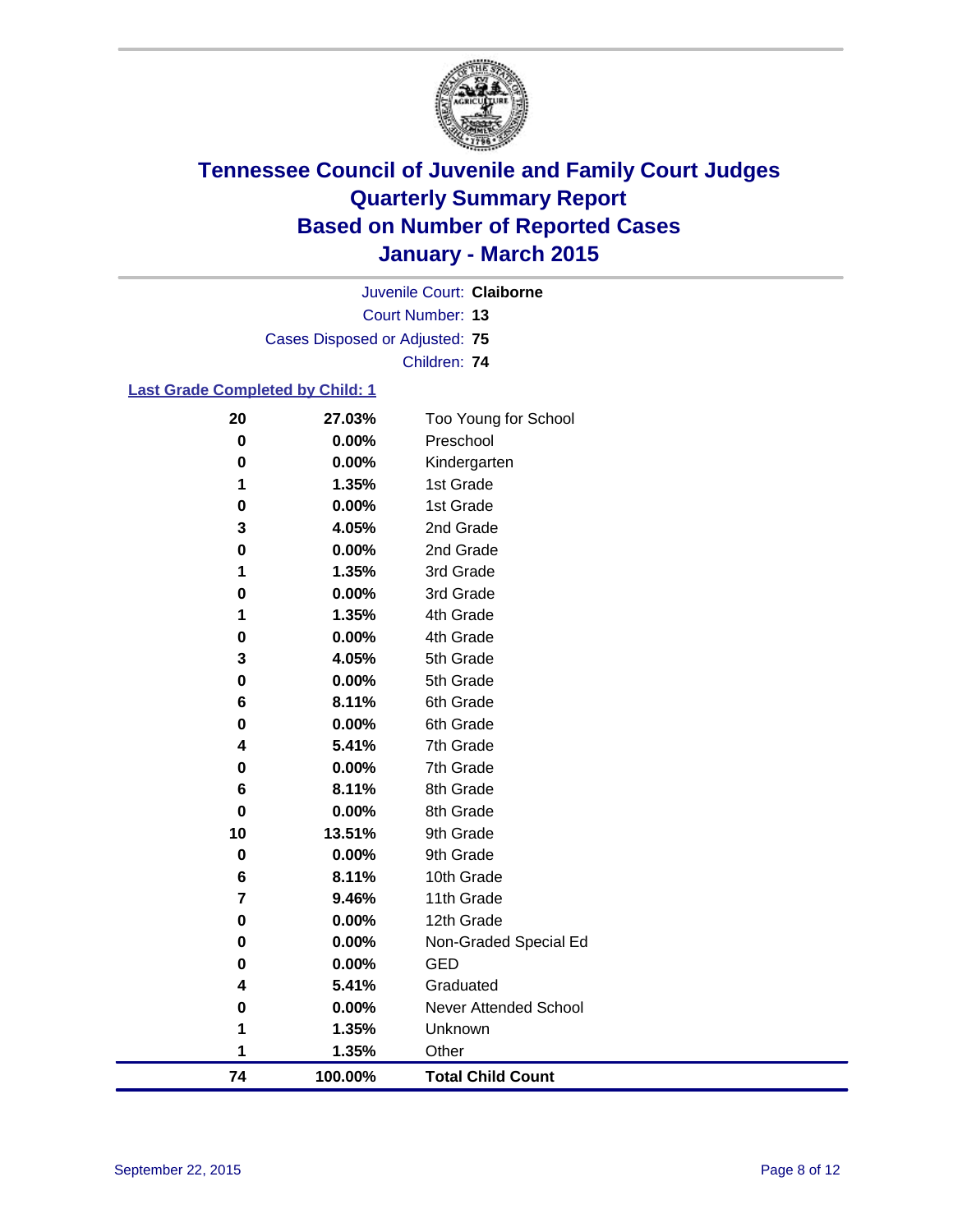

| Juvenile Court: Claiborne               |                                |                                                                                         |  |  |  |  |
|-----------------------------------------|--------------------------------|-----------------------------------------------------------------------------------------|--|--|--|--|
|                                         | Court Number: 13               |                                                                                         |  |  |  |  |
|                                         | Cases Disposed or Adjusted: 75 |                                                                                         |  |  |  |  |
|                                         |                                | Children: 74                                                                            |  |  |  |  |
| <b>Enrolled in Special Education: 1</b> |                                |                                                                                         |  |  |  |  |
| 3                                       | 4.05%                          | Yes                                                                                     |  |  |  |  |
| 70                                      | 94.59%                         | No                                                                                      |  |  |  |  |
| 1                                       | 1.35%                          | Unknown                                                                                 |  |  |  |  |
| 74                                      | 100.00%                        | <b>Total Child Count</b>                                                                |  |  |  |  |
|                                         |                                | One child could be counted in multiple categories, verify accuracy of your court's data |  |  |  |  |

| 94                           | 100.00% | <b>Total Action Count</b> |
|------------------------------|---------|---------------------------|
| $\bf{0}$                     | 0.00%   | Unknown                   |
| 0                            | 0.00%   | Other                     |
| 1                            | 1.06%   | <b>YSO</b>                |
| 0                            | 0.00%   | Magistrate                |
| 93                           | 98.94%  | Judge                     |
| <b>Action Executed By: 1</b> |         |                           |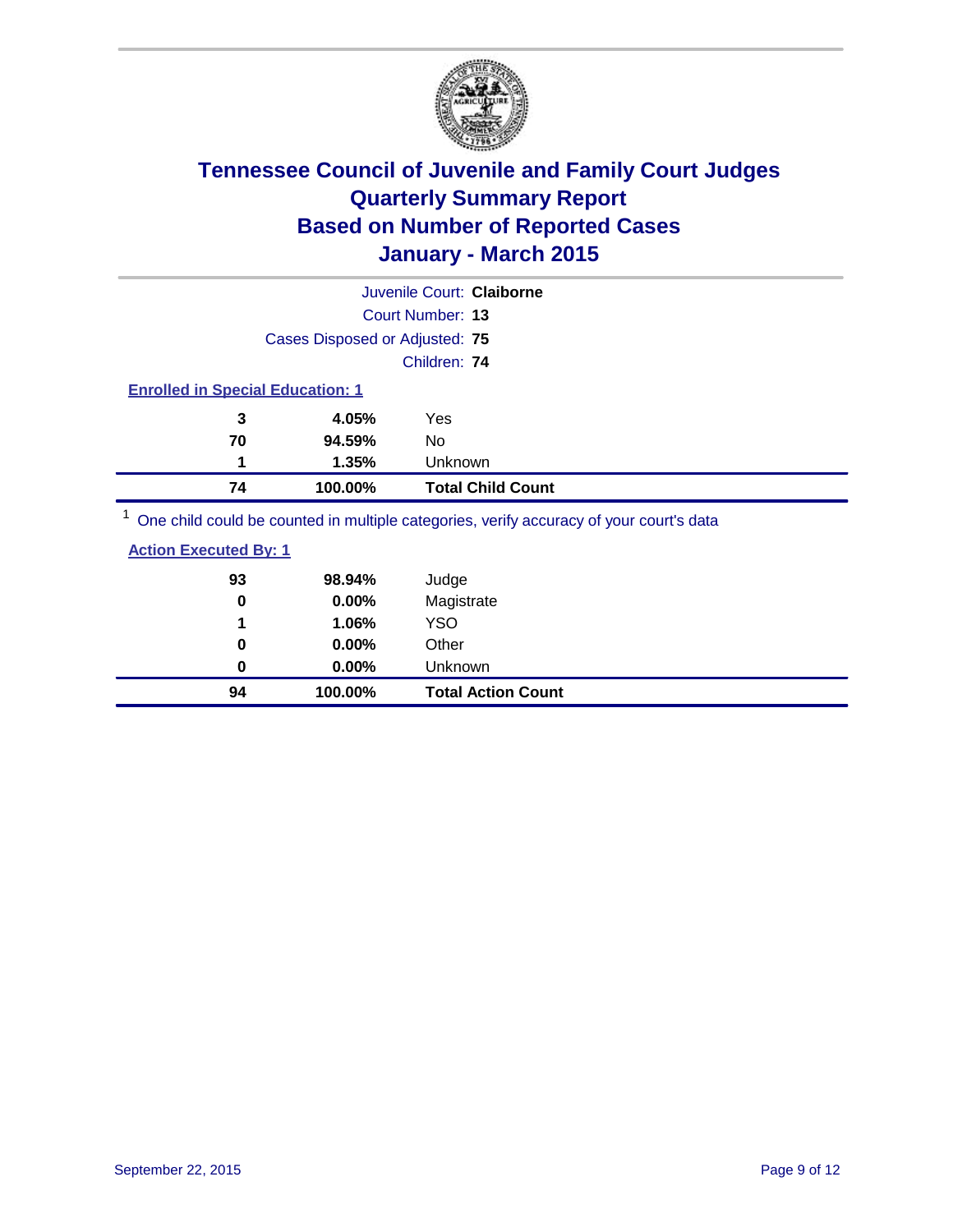

Court Number: **13** Juvenile Court: **Claiborne** Cases Disposed or Adjusted: **75** Children: **74**

#### **Formal / Informal Actions: 1**

| 27 | 28.72%   | Dismissed                                        |
|----|----------|--------------------------------------------------|
| 4  | 4.26%    | Retired / Nolle Prosequi                         |
| 11 | 11.70%   | <b>Complaint Substantiated Delinquent</b>        |
| 6  | 6.38%    | <b>Complaint Substantiated Status Offender</b>   |
| 6  | 6.38%    | <b>Complaint Substantiated Dependent/Neglect</b> |
| 0  | $0.00\%$ | <b>Complaint Substantiated Abused</b>            |
| 0  | $0.00\%$ | <b>Complaint Substantiated Mentally III</b>      |
|    | 1.06%    | Informal Adjustment                              |
| 5  | 5.32%    | <b>Pretrial Diversion</b>                        |
| 0  | $0.00\%$ | <b>Transfer to Adult Court Hearing</b>           |
| 0  | $0.00\%$ | Charges Cleared by Transfer to Adult Court       |
| 0  | $0.00\%$ | Special Proceeding                               |
| 0  | $0.00\%$ | <b>Review Concluded</b>                          |
| 0  | $0.00\%$ | Case Held Open                                   |
| 34 | 36.17%   | Other                                            |
| 0  | $0.00\%$ | <b>Unknown</b>                                   |
| 94 | 100.00%  | <b>Total Action Count</b>                        |

<sup>1</sup> If different than number of Referral Reasons (94), verify accuracy of your court's data.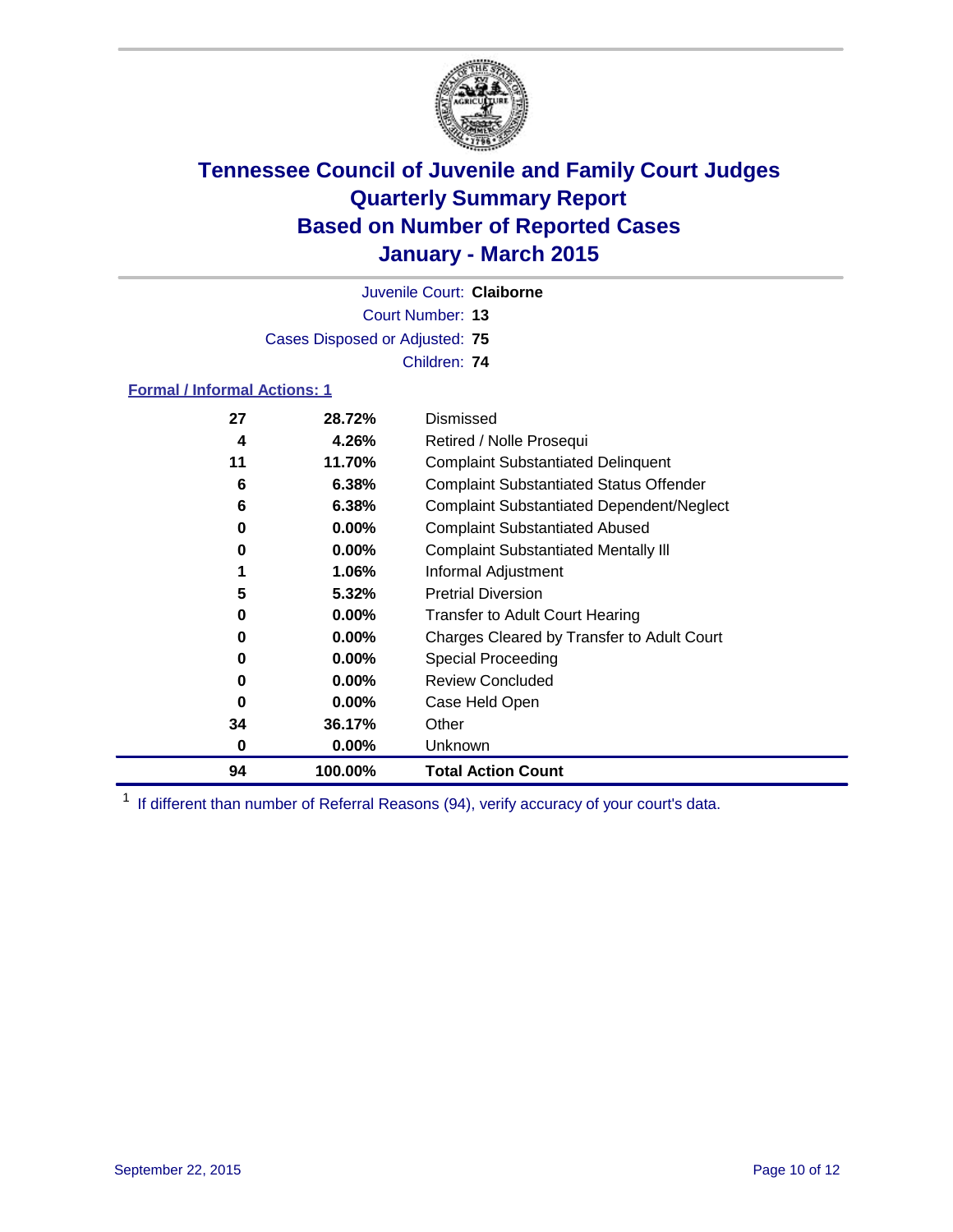

|                         |                                | Juvenile Court: Claiborne                             |
|-------------------------|--------------------------------|-------------------------------------------------------|
|                         |                                | Court Number: 13                                      |
|                         | Cases Disposed or Adjusted: 75 |                                                       |
|                         |                                | Children: 74                                          |
| <b>Case Outcomes:</b>   |                                | There can be multiple outcomes for one child or case. |
| 16                      | 11.35%                         | <b>Case Dismissed</b>                                 |
| 2                       | 1.42%                          | Case Retired or Nolle Prosequi                        |
| 1                       | 0.71%                          | Warned / Counseled                                    |
| 0                       | 0.00%                          | Held Open For Review                                  |
| 0                       | 0.00%                          | Supervision / Probation to Juvenile Court             |
| 0                       | 0.00%                          | <b>Probation to Parents</b>                           |
| 0                       | 0.00%                          | Referral to Another Entity for Supervision / Service  |
| 3                       | 2.13%                          | Referred for Mental Health Counseling                 |
| 9                       | 6.38%                          | Referred for Alcohol and Drug Counseling              |
| 0                       | 0.00%                          | Referred to Alternative School                        |
| 0                       | 0.00%                          | Referred to Private Child Agency                      |
| 8                       | 5.67%                          | Referred to Defensive Driving School                  |
| 0                       | 0.00%                          | Referred to Alcohol Safety School                     |
| 0                       | 0.00%                          | Referred to Juvenile Court Education-Based Program    |
| 0                       | 0.00%                          | Driver's License Held Informally                      |
| 0                       | 0.00%                          | <b>Voluntary Placement with DMHMR</b>                 |
| 0                       | 0.00%                          | <b>Private Mental Health Placement</b>                |
| 0                       | 0.00%                          | <b>Private MR Placement</b>                           |
| 0                       | 0.00%                          | Placement with City/County Agency/Facility            |
| 0                       | 0.00%                          | Placement with Relative / Other Individual            |
| 13                      | 9.22%                          | Fine                                                  |
| $\overline{\mathbf{7}}$ | 4.96%                          | <b>Public Service</b>                                 |
| 0                       | 0.00%                          | Restitution                                           |
| 0                       | 0.00%                          | <b>Runaway Returned</b>                               |
| 12                      | 8.51%                          | No Contact Order                                      |
| 0                       | 0.00%                          | Injunction Other than No Contact Order                |
| $\pmb{0}$               | 0.00%                          | <b>House Arrest</b>                                   |
| 0                       | 0.00%                          | <b>Court Defined Curfew</b>                           |
| 0                       | 0.00%                          | Dismissed from Informal Adjustment                    |
| 0                       | 0.00%                          | Dismissed from Pretrial Diversion                     |
| 0                       | 0.00%                          | Released from Probation                               |
| 0                       | 0.00%                          | <b>Transferred to Adult Court</b>                     |
| 0                       | 0.00%                          | <b>DMHMR Involuntary Commitment</b>                   |
| 0                       | $0.00\%$                       | <b>DCS Commitment - Determinate</b>                   |